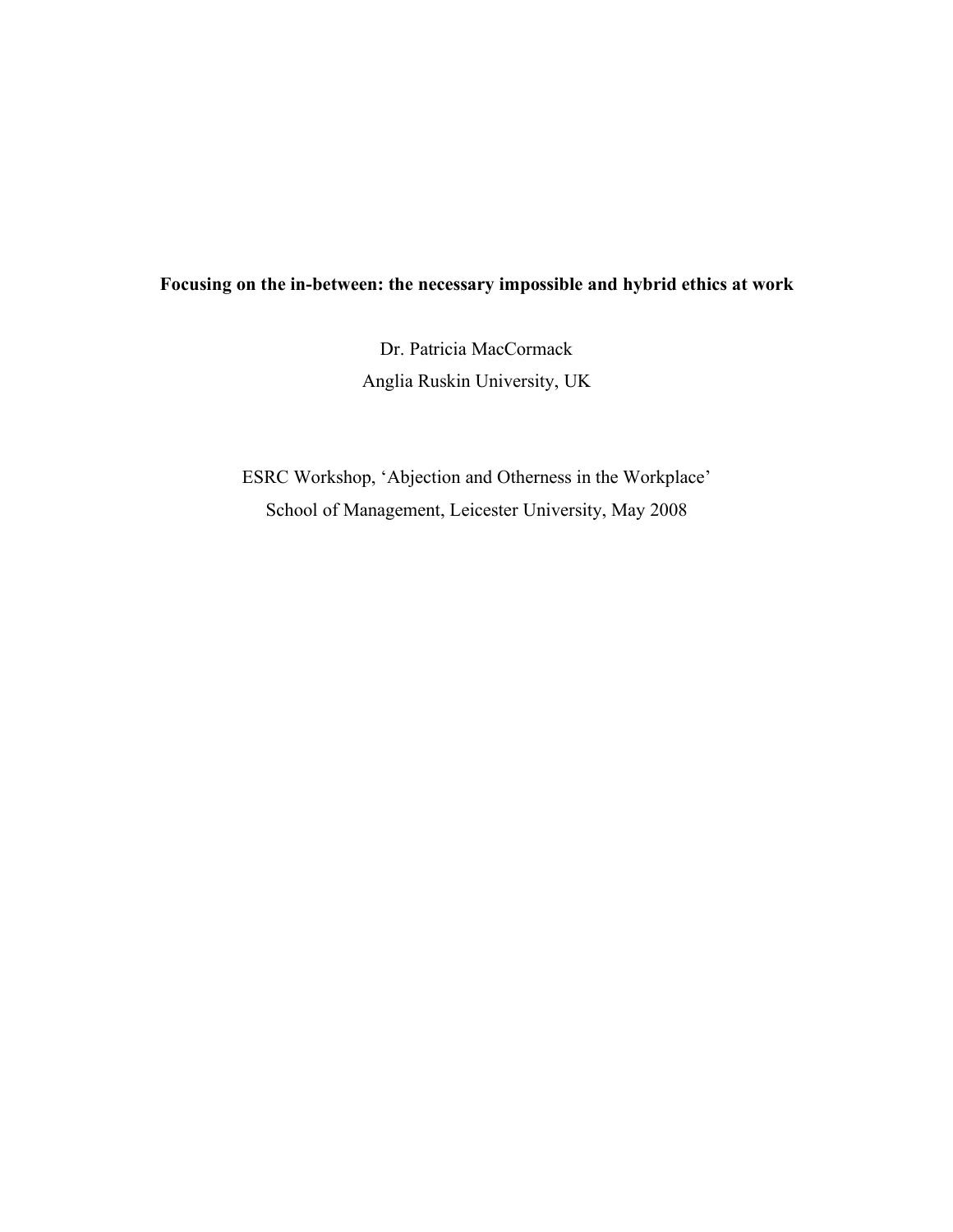What is a majoritarian and a minoritarian? What is isomorphism? Isomorphism elucidates the phantasy of the binary or opposite as not a relation between two but as a subjugation of all others by a dominant one. One could be tempted to say that this alone aligns the subjugated terms –woman, children, racial others, the diffabled and so forth – as necessarily sympathetic to each others' conditions through various mechanisms of power, oppression and resistance. This concept has been suggested by many animal rights activists, feminists, children's rights activists and queer theorists. The category of human was always the mythical zenith of an equally mythical arboreal structure which systematised human subjectivity through religious, metaphysical and evolutionary discourses. Instead of God making man, secular scientists now make their own possibility of dominance through discourses that demarcate the hu-Man as a hermeneutic and given 'natural' phenomenon. Deleuze and Guattari emphasise that 'between the two there is threshold and fiber, symbiosis or passage between heterogeneities' (1987: 250) not relation but production.In order to think a hybrid ethics it is the subject's responsibility and accountability to give up the category of human. 'The responsibility with which I am charged is not mine, and because of it I am no longer myself.' (Blanchot 1995, 13) When we think about everyday examples of the oppressed other in the workplace these are often configured as hybrid already – mixed race, effeminate men or masculine women, the ambiguity of sexuality homophobia fears, the facilitation for some diffabled workers by machines such as wheelchairs are all examples of humans who are both in excess of and less than the idea of the 'regular everyday' human. These others are abject precisely because they emerge through ambiguity, the breakdown of binaries and thus relations with them as 'equal' is seen as impossible because they are not 'the same'. Indeed this shows us that the very notion of the everyday human is a myth and the utopian idea of equality perpetuates this myth. This paper will then demand the repudiation of the most important category of 'life' itself, that is, understanding ourselves as being human. This must be the most abject, but also the most important, way of thinking ourselves. When we lose the category of human all becomes abject. By human what I mean is that which demarcates itself from all other 'life' through the very process of demarcation it enacts. Saying one is dominant, one is human, is saying one is right. So how can we think of the terrain of the workplace as one which mediates with the less-than-dominant?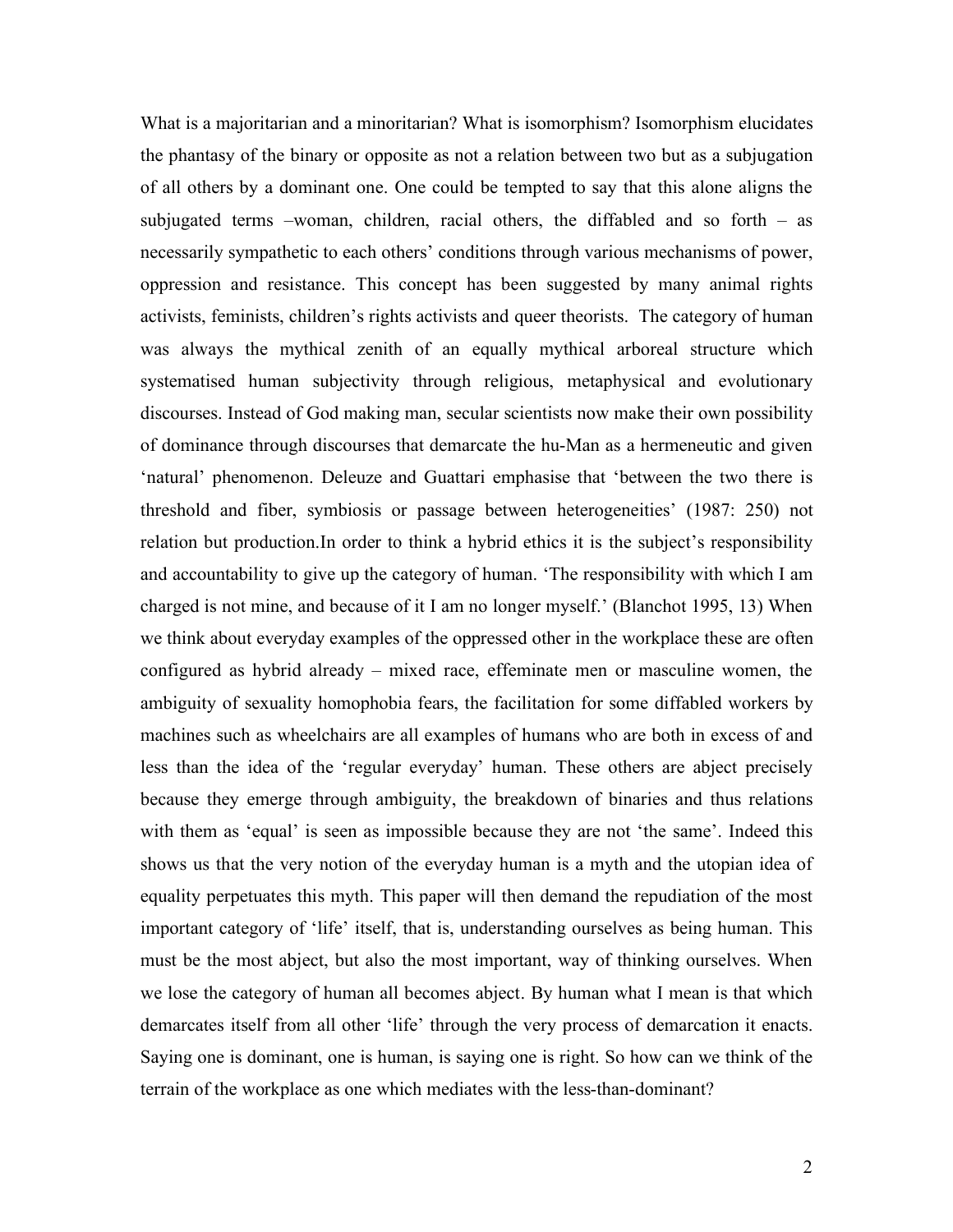Concepts come from incommensurable problems and so thought can only exist from disagreement. The 'speaking as' compulsion bases politics on resonance and resemblance, requiring an 'I' that chooses and knows its responsibility, often caring only for the validation of that 'I'. Problems occur – those who cannot be heard in the language of the majoritarian do not exist and those who are heard through speaking the majoritarian language are forced to conform with each other even thought they are never the same. Equal opportunity forces equal humanity, affirmative action fetishises alterity by making us 'pretend' we are 'like everyone else' rather than acknowledging specific differences. The most important problem is that elements which do not speak from their own discourse cannot exist as self-authored. These elements are found not emitting from speaking subjects but from the space between those subjects, be they speaking within themselves or between subjects which may not agree, understand or care. In the workplace legislation and codes of conduct insinuate sympathy for (speaking for) or repudiation of (not listening to) difference. Rancière writes:

> In this way the bringing into relationship of two unconnected things becomes the measure of what is incommensurable between two orders: between the order of the inegalitarian distribution of social bodies in a partition of the perceptible and the order of the equal capacity of speaking beings in general. It is indeed a question of incommensurables. But these incommensurables are well gauged in regard to each other, and this gauge reconfigures the relationships of parts and parties, of objects likely to give rise to dispute, of subjects able to articulate it. It produces both new inscriptions of equality within liberty and a fresh sphere of visibility for further demonstrations. Politics is not made up of power relationships; it is made up of relationships between worlds (1995, 42).

Rancière offers a new idea of equality as the point of the collision of occupants of each world of difference to create new concepts, rather than one disagreement mastering the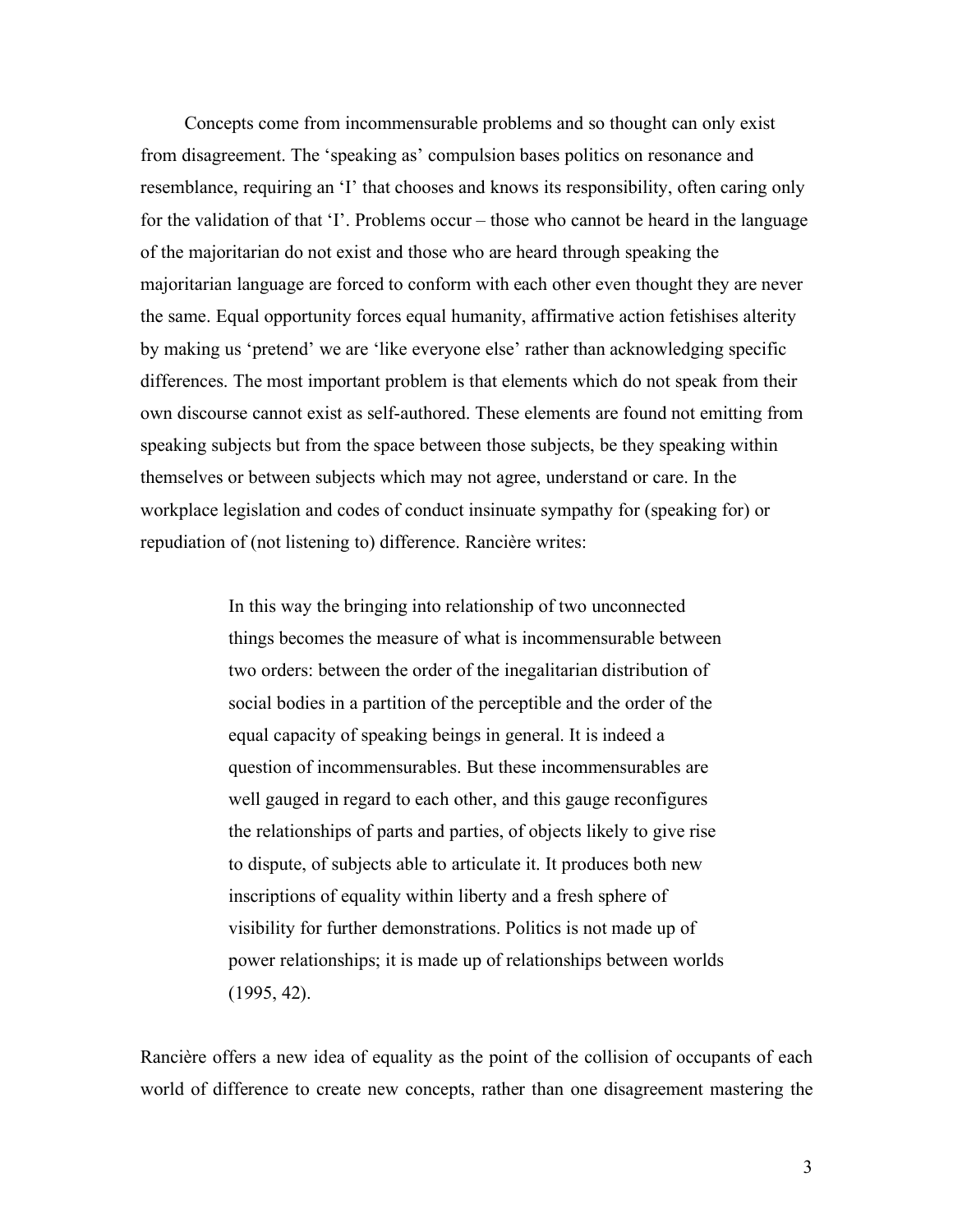other. Production is the natural contract, which is the creation of a fluid relation between two elements Production-relation not only produces new affects but also changes the nature of the initial elements. The space of problem, the point of incommensurability is precisely the catalyst for a shift in the office terrain, not something which needs to be fixed but what shouldn't be fixed – it should create.

Revolution is impossible to find in equality as sameness and agreement or the office space as a 'plane of equivalence' (2000, 29). Three elements of the system which maintains majoritarian subjectivity are serial, structure and sign.

 Deleuze and Guattari's critique of serial and structure address the grammar of ethics, subjectivity, perception and affect involves each term to both be a discrete signifier and capable of limited relations with other appropriate signs. Seriality, the analogy of proportion, relates signs to each other, always in a power relation – man and/not woman, white and/not black, able bodied and/not abled, heterosexual and/not heterosexual, man and/not animal and so forth. Seriality affirms what each term, particularly the dominant term, is not. Structure, the analogy of proportionality, makes proportion relations mirror each other, so each example of a proportional relation resonate with other established relations – man is to woman as white is to black as able bodied is to diffabled as human is to animal. Seriality is the narrative, structure the repetition of narratives from one instance to the next, and signs the reified occupants of these narratives. Traditionally rule maker is to rule follower as majoritarian is to minoritarian. Object and subject therefore must be regulated signs, and their differences from each other emphasized. Thus differences between the specificities of the needs of women, diffabled workers and such are ignored, they are lumped together as notdominant, and themselves become the problem – the sign (issue, thing we need to fix etc) – rather than the discourse creating concepts from the incommensurability of the speech of each. It is clear these three techniques of perceiving the world directly oppose the ethics which will break down proportion, *from* man to woman, or create hybrid proportionalities, underpaid woman is to woman as underpaid racial 'other' is to racial other, so the signs change and proportionality is found in shared intensity not equivalent signification of form. Women, racial others and diffabled may share issues (such as pay) but they also have unique issues. Thus each should be understood as constellation.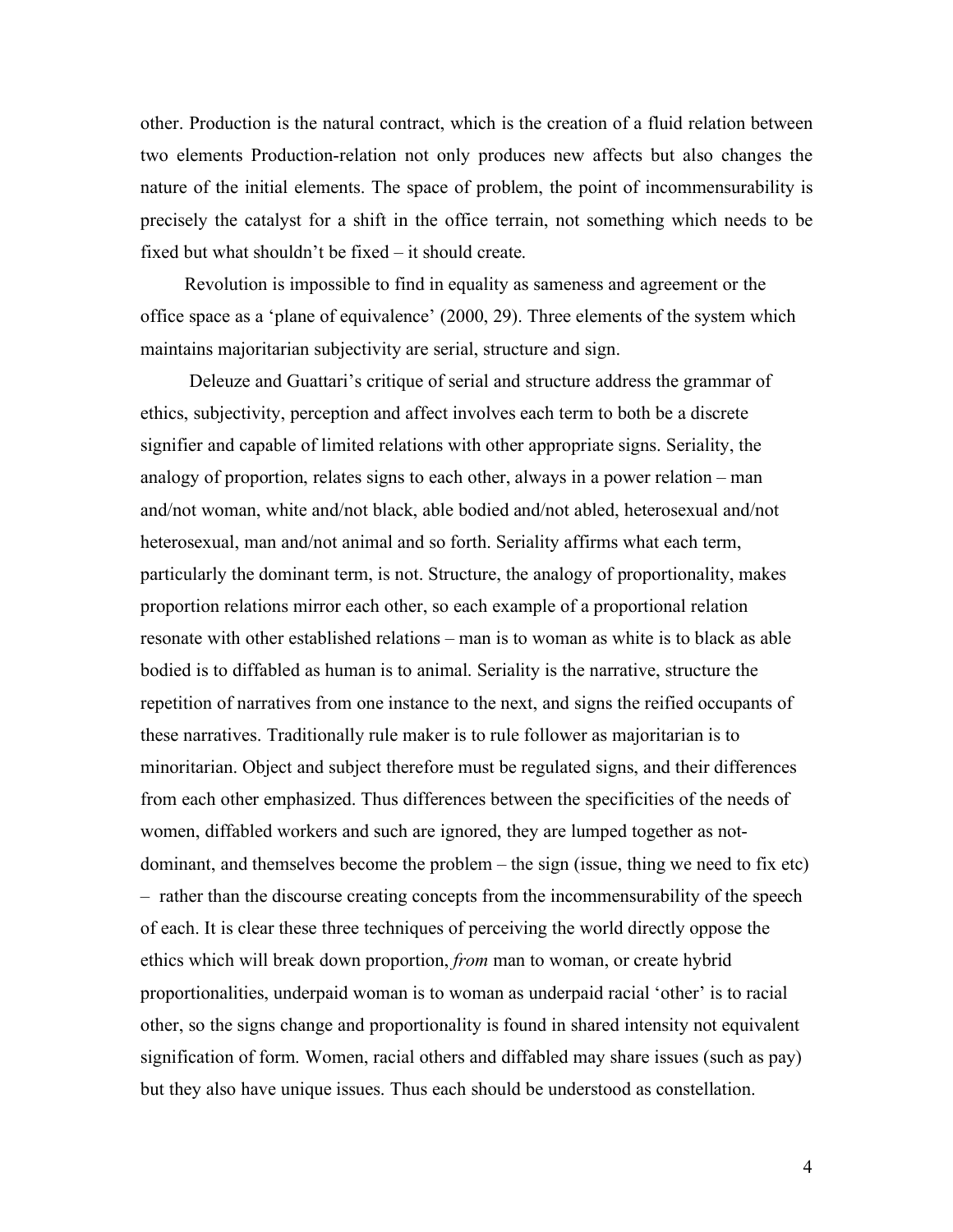Multiplicity of self has always been associated with abjection – from daemonic possession to schizophrenia to simply people who are 'not like themselves'. But in good practice if a subject experiences an intensity incommensurable with itself, becomings change the self rather than cure the intensity. *Both* parties change. Ethics exploits incommensurability between people. Proportionality disappears when events of relation are apprehended as singularities. The breakdown of proportionality is particularly important.

Ethics becomes a problem when global political issues are reduced to items for consumption – today I am green, tomorrow I give to starving children and I make sure to tell my other 'equals' how I give to the unequal. Today I fight for the women in the office, tomorrow I will recycle paper. This breaks issues up into bits of office politics. But the workplace is an ecological-political terrain, and it is openness to difference and multiplicity which changes the terrain. In terms of abjection, an issue as a wound will get a band-aid on its human body (because we can here see the workplace itself as proportional to the human dominant subject). But abject hybrid ethics will transform the whole creature in continual metamorphosis, because everything is connected. This is a welcomed ethical abjection.

Ecology as an environmental issue, whatever environment we are speaking of, is the space which subjects occupy that structures those subjects as belonging or not that environment, able to speak and be heard but also the silences which are that environment such as an environment populated by both unresponsive and affective/affected. Animals, the natural environment but also the unresponsive silent oppressed within the workplace, all territories where the relations between humans can alter based in the human relations with the multi-human, or with life itself – because minoritarians are usually understood as fallen away from the human. These are isomorphisms. A rethinking of power is rethinking of human subjectivity According to many philosophers – Ranciere, Serres, Deleuze, Guattari, Lyotard, Blanchot the first and easiest minor revolution comes from the human subject and specifically the empowered subject because without a reconfiguration of this ecology relation and environmental contextualisation cannot be thought. Without the subject as occupant of an environment reconfigured, the environment remains external and observed *by* the subject.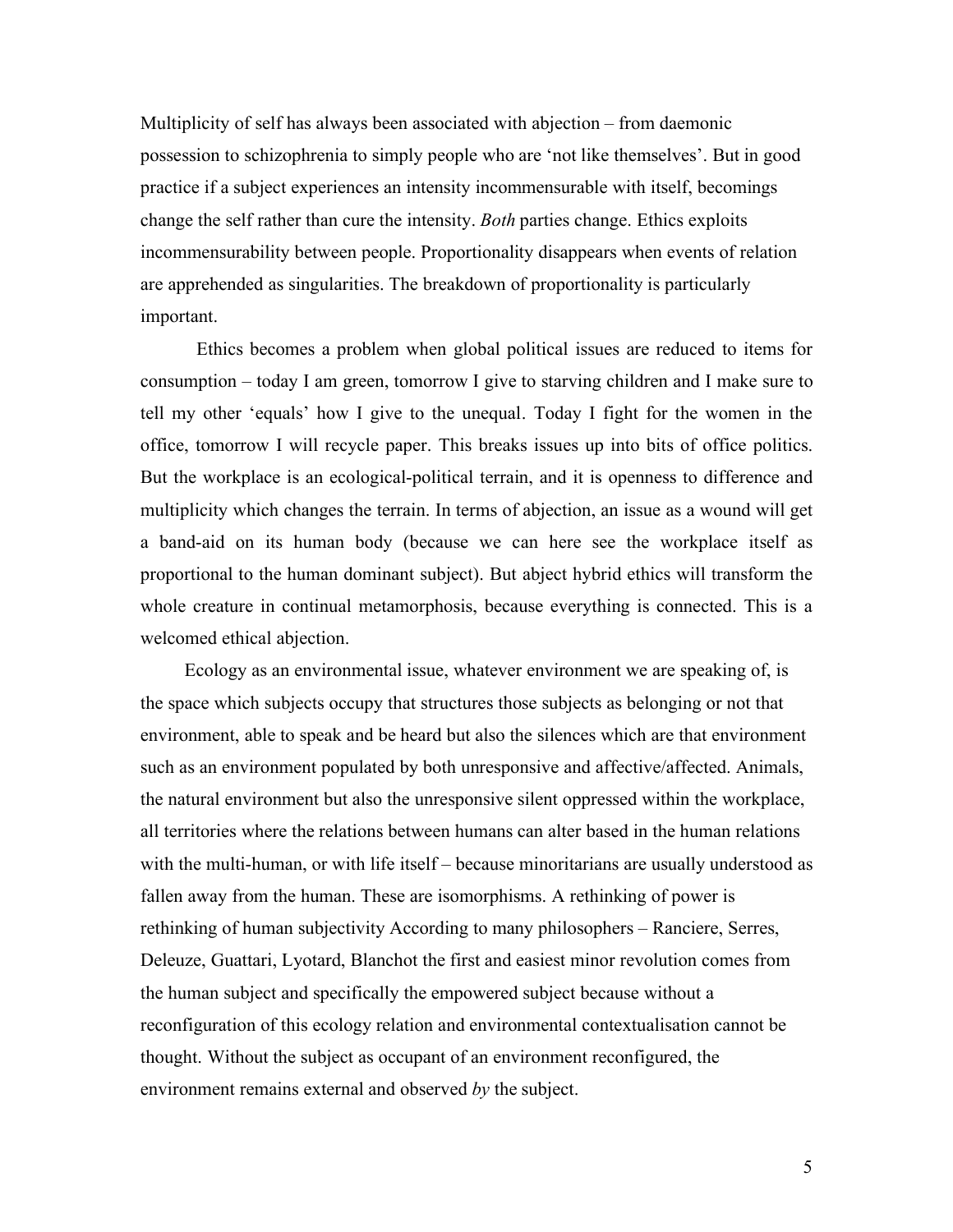Guattari sees traversal as a necessary choice which explodes the myth of transference where all worlds are commensurable and keeping each discrete keeps the powers of production of meaning safe. An oppression at work is not the same as an oppression elsewhere. Both are important but shouldn't be collapsed so someone 'is' the nature of their oppression. The forsaking of self required in ethics is even more abject in that the other is not known at all but simply any element which may need to create a relation with the elements within ourselves of which we are unaware. This perhaps is the abject crisis in ethical relations. Of course at work we need to think of codes to put in place. So the question is how can we redistribute power and access without creating codes that oppress and atrophy rather than which shift the workplace territory. Equality is about the terrain being equal, not everyone being the same. Grace is the opening of the self toward multi-relations within the terrain, rather than changing the self from something to something else. Grace, according to Lyotard, is 'the freeing of the mind from all diachrony, from all tasks of synthesis' (1991, 163). Synthesis resolves entities with signified possibilities of being, converting entities as event to signs. Diachrony requires knowledge of present and possible future relations of signs. Grace demands loss of both, yet the entities and the relation are still there. There emerges a seemingly impossible situation. What can be more abject than enacting an ethic we cannot know in advance?

The question of the ethics of relations is the most difficult. Creating an abject relation is the most crucial of creative points because it is the moment we may most be tempted to say 'too hard' and give up. It is only experienced as limit because there is no pay off or new signpost, one must be created and so with grace comes the new thinking of relation, direction without aim, another task which may be unbearably difficult. This is the ecosophical contract we make with the world through forsaking the power and safety of the category of human as always majoritarian, a contract 'at once natural and human. Together these laws ask each of us to pass from the local to the global, a difficult and badly marked trail but one that we must blaze. Never forget the place from which you depart, but leave it behind and join the universal' (Serres 2003, 50). We must think of all collegues as friends. But not in the traditional sense: Friends not through our established relationship with them but because they are – their potentiality to be. Friendship has no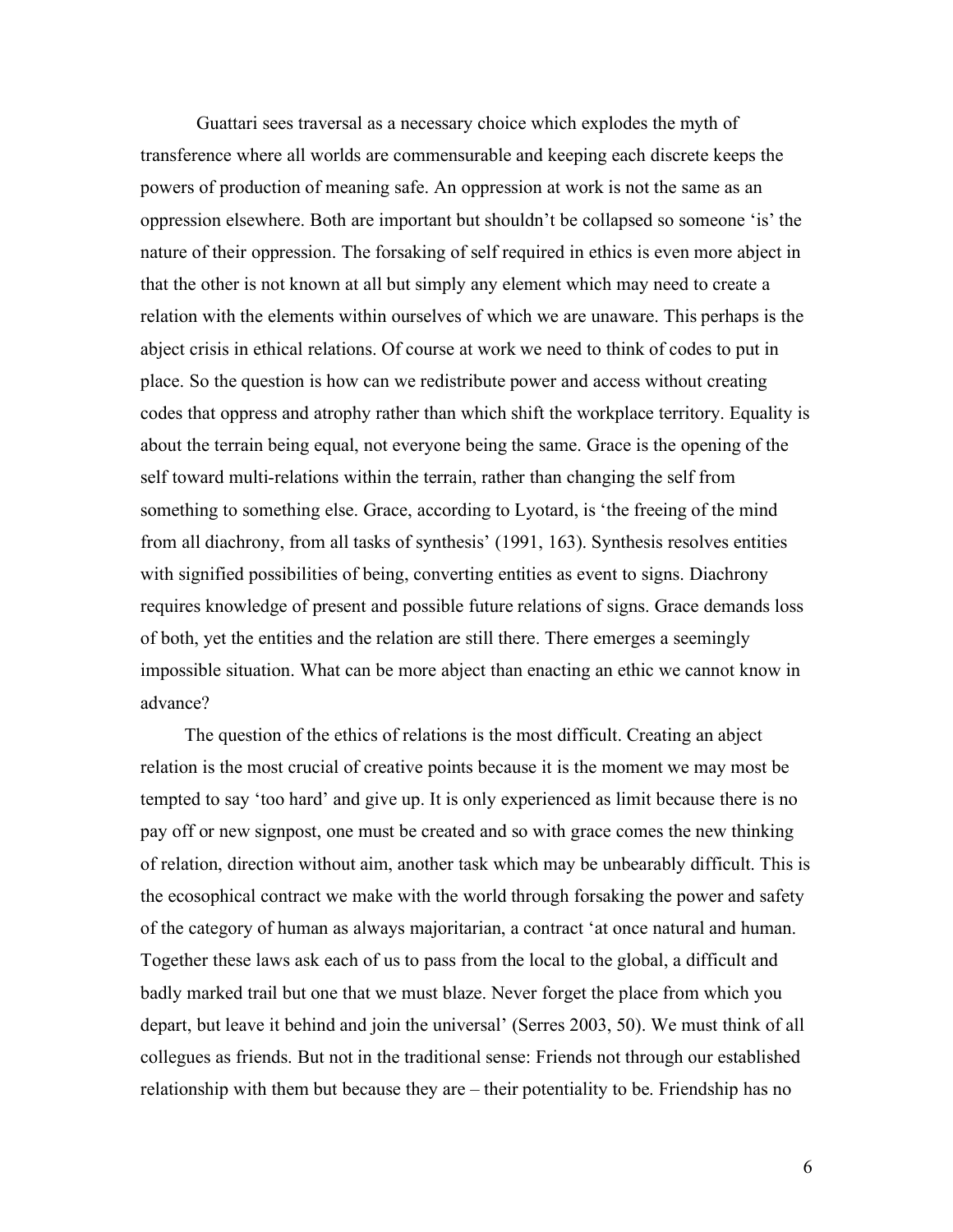friends or objects or issues which are constant. Ethics must attach itself to finite realities while being pure potentiality. Ethics is not found in what *we* are and what *they* are, but *that* we are and *that* they are, the beings which are but cannot be known. The human is an essential practice of unification and maintenance of relations of proportion and proportionality. The human is always majoritarian. This kind of amorphous ethics is not nothing but voluminous everything, without binaries (1 or 2), serialization (1 then 2) or causality  $(1+1=2)$ . Workplace structuring of ethics is thus defined as everything as potentiality and possibility through negotiation with signifying systems. All signifying systems are is human – created, maintained and enforced by humans. When becoming ethical in certain spaces we both acknowledge and repudiate the dominant elements of ourselves as a form of parasite.

> History hides the fact that man [shall we say here the dominant] is the universal parasite, that everything and everyone around him is a hospitable space. Plants and animals are always his hosts; man is always necessarily their guest. Always taking, never giving. He bends the logic of exchange and of giving in his favour when he is dealing with nature as a whole (Serres 2007, 24).

Humans create all without giving, just as the majoritarian owes a debt to the minoritarian he is parasite of in his creation of others. Those who make the rules, those who are dominant in the workplace, can only be so through the oppression of the other. It is neither natural or given, but is context specific. Making the oppressed act like the dominant to be liberated simply makes them learn to parasite.

How can we be ethical parasites? The oppressed's only transgression is not being the same. In forming laws and practices based on the same we become parasites of the ambiguous elements of the other, what in majoritarian terms would be considered abject. They our hosts rather than forming an ecosophical terrain which produces and creates new ideas from the incommensurabilities of which the parasite is so afraid. Powers of humanity are not volitional or conspiratorial of course; they are enforced by our many bosses, grand and small – totalizing machines of state, army, church and government and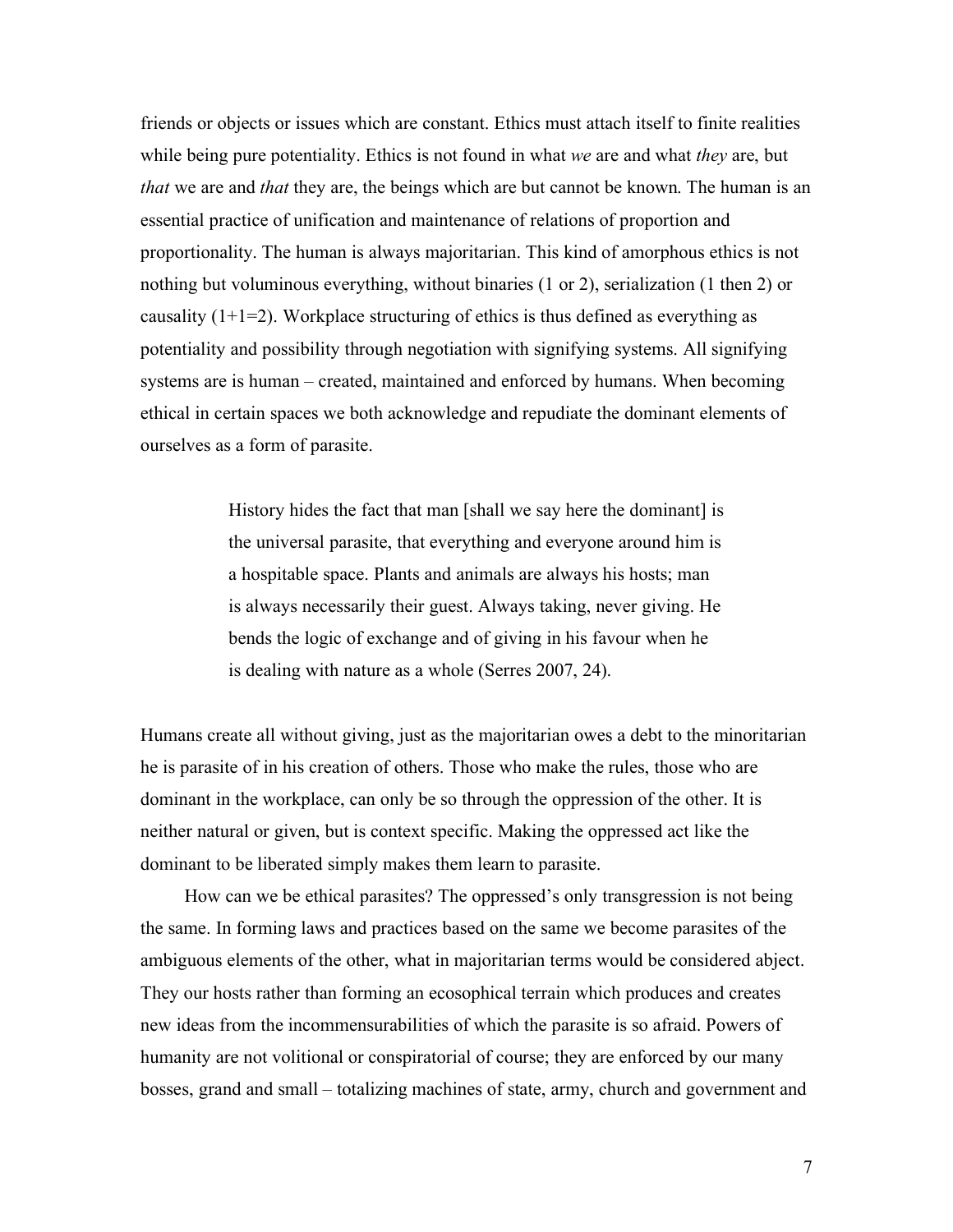are internalized and self–regulated in individuals through family structures and capitalism. These systems rely on their very emergence through parasiting the transgressive. the other. Wilfully non-dominant humans are counted as mad, creative but not functional, animalistic, feminine and other terms which manage to safely subsume the radical elements without acknowledging them but nonetheless parasite of them. Think of derogatory names used in the workplace. They are always to do with femininity, animals, sexual ambiguity, physical and mental illness and racial alterity. But we miss the point. It is not that it is bad to say someone is 'girly'. It is bad that the intensity or quality of girliness is derogated and seen as abject. So it is the quality not the thing which is the issue. If girliness (and I use a very trite example because most are so brusque/vulgar) is simply considered an intensity which is more or less present in all people it emphasises all people as always teeming with incommensurable and disparate qualities. No such thing as this 'kind' of human or that kind of less-than-human. Thus ethics are not human and grace a beyond-human act, interrogating the myth of 'humane' acts. Technically the more human an act the more oppressive and parasitic.

Guattari writes:

At the heart of all ecological praxes there is an a–signifying rupture, in which the catalysts of existential change are close at hand, but lack expressive support from the assemblage of enunciation; they therefore remain passive and are in danger of losing their consistency – here are to be found the roots of anxiety, guilt and more generally psychopathological repetitions (2000, 45).

Guilt and anxiety are the atrophic responses of an atrophied subject, asking not 'what can I do' but 'I cannot do anything because a relation cannot be made with the rupturing event'. Bleeding heart guilt, anxiety as 'I'll do nothing' and even transgression which does the opposite are reiterative not creative. I do not wish here to suggest we thinkers are heroes not plagued by these feelings. Quite the opposite is so. Ruptures present an almost impossible scenario and certainly one for which no prescription or plan of action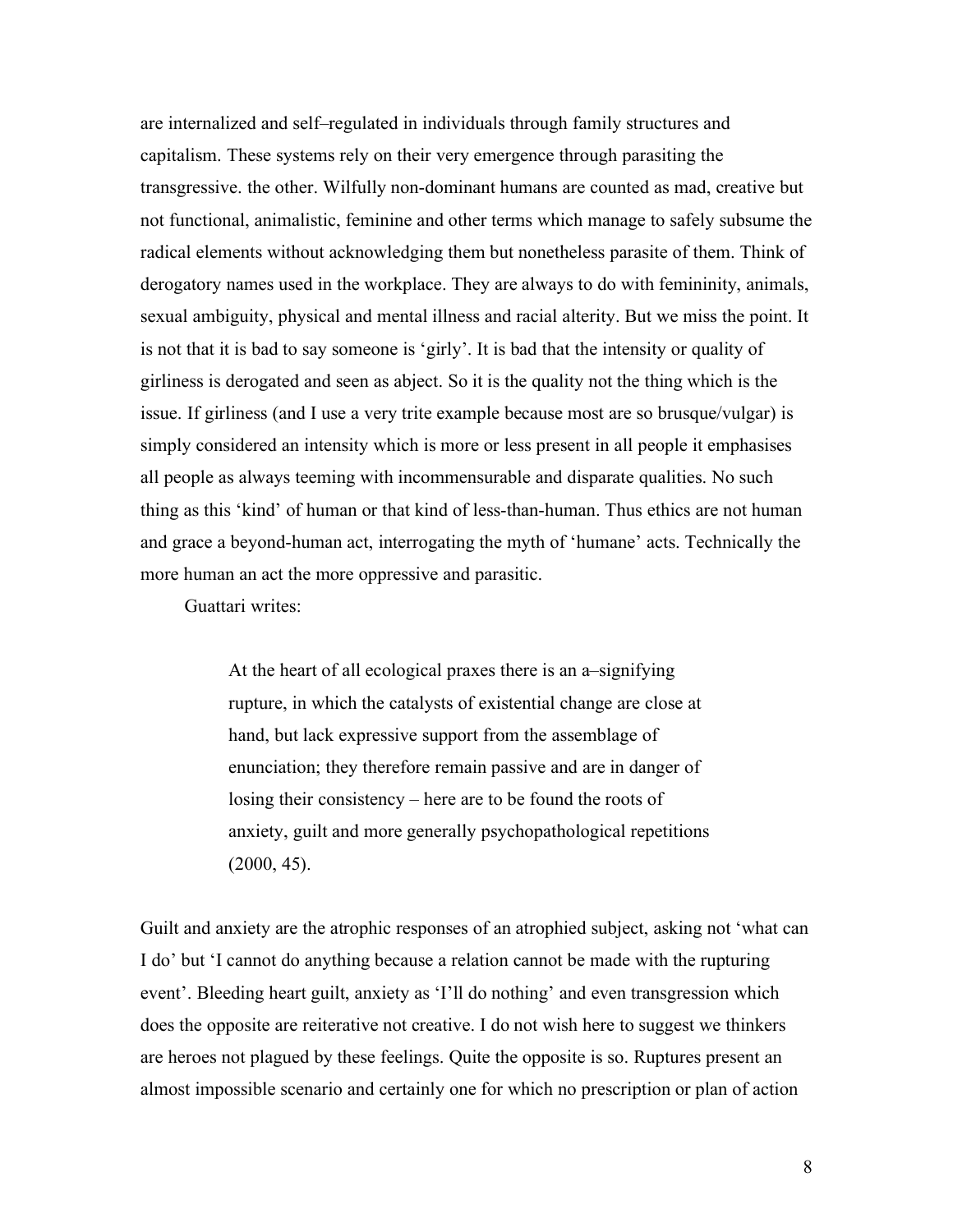can be made. Like abject wounds themselves not only must we be able to sense a rupture but also accept it through the grace of altering ourselves without aim and consequently use it in an ethical way. We are compelled to ask 'what's this, what's happening, what's next' without the 'what' or the responses being available in current territories of language and knowledge. An active but attentive passivity is required and a deep inevitable dissatisfaction that this new relation or friend asks of us without giving us suggestions or solutions. From this also comes the risk of wanting to be ethical giving way to melancholy and the deep sadness which is inevitable (but not all) in doing without knowing, in never being able to be the friend one wishes to be. Resisting this trap itself, which comes after sensing the imperceptible rupture, shows that the selection of active passivity over ignorance is far from an either/or turn. Revolution is difficult for these reasons. It is easier to plan a new finite territory to overlay this one – matriarchy instead of patriarchy etc – than to exploit the ruptures within this to alter the ecology as a whole; molecular, viral and infective revolutions rather than molar replacements.

There may come the critique of this kind of turn to formulate workplace ethics as being disordered because it is so abstract. Serres states 'to say disorder is to say one is both unwilling and unable to conceive it' (Serres 1995, 109). Serres' use of the word 'conceive' is vital, because it emphasises the active nature of addressing the space of the office as a kind of chaos. So abjection here, far from being destructive or corrosive, is creative. Rather than chaos being a kind of base level beneath our regulating or ordering of it, all orders are various configurations of chaos. The one with which we are most familiar is where we communicate with language, signifying systems and knowledge with our interaction with real people in the everyday office situation, rather than incommensurable speech, asignification and asemiosis, unthought and imperceptible sensing. As ethical workers at all levels we must remember without historicizing, see without recognizing, speak in silence, act and affect upon the unthinkable and encounter without knowing. We must create incommensurable and illogical alliances while acknowledging all alliances are essential based not on their commensurability but urgency, and the greater the alterity of the other, the more is at risk and the more ruthlessly the myth of human subjectivity is interrogated. Serres urges love is 'the spot between knowledge and ignorance' (2007, 246). Ethics is the undifferentiated flow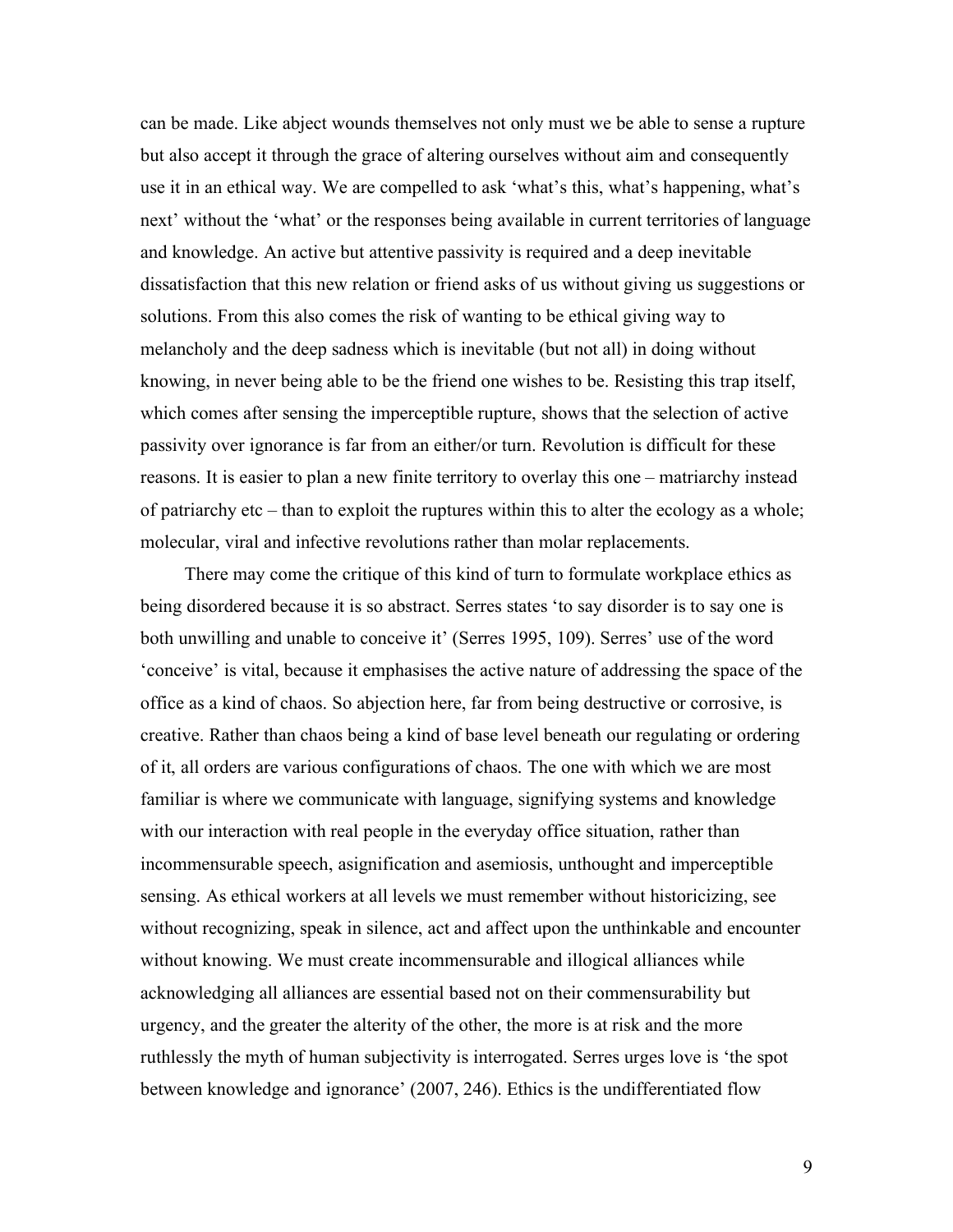connecting bodies, power, society and ecosophical territories, within the folds and between all relations. Grace is the impossible ethical turn, the creative and crucial sacrifice of the human when, encountered with desire, compels us toward infinite multi and beyond human difference – opening up toward the differences of others and their and our differences to come.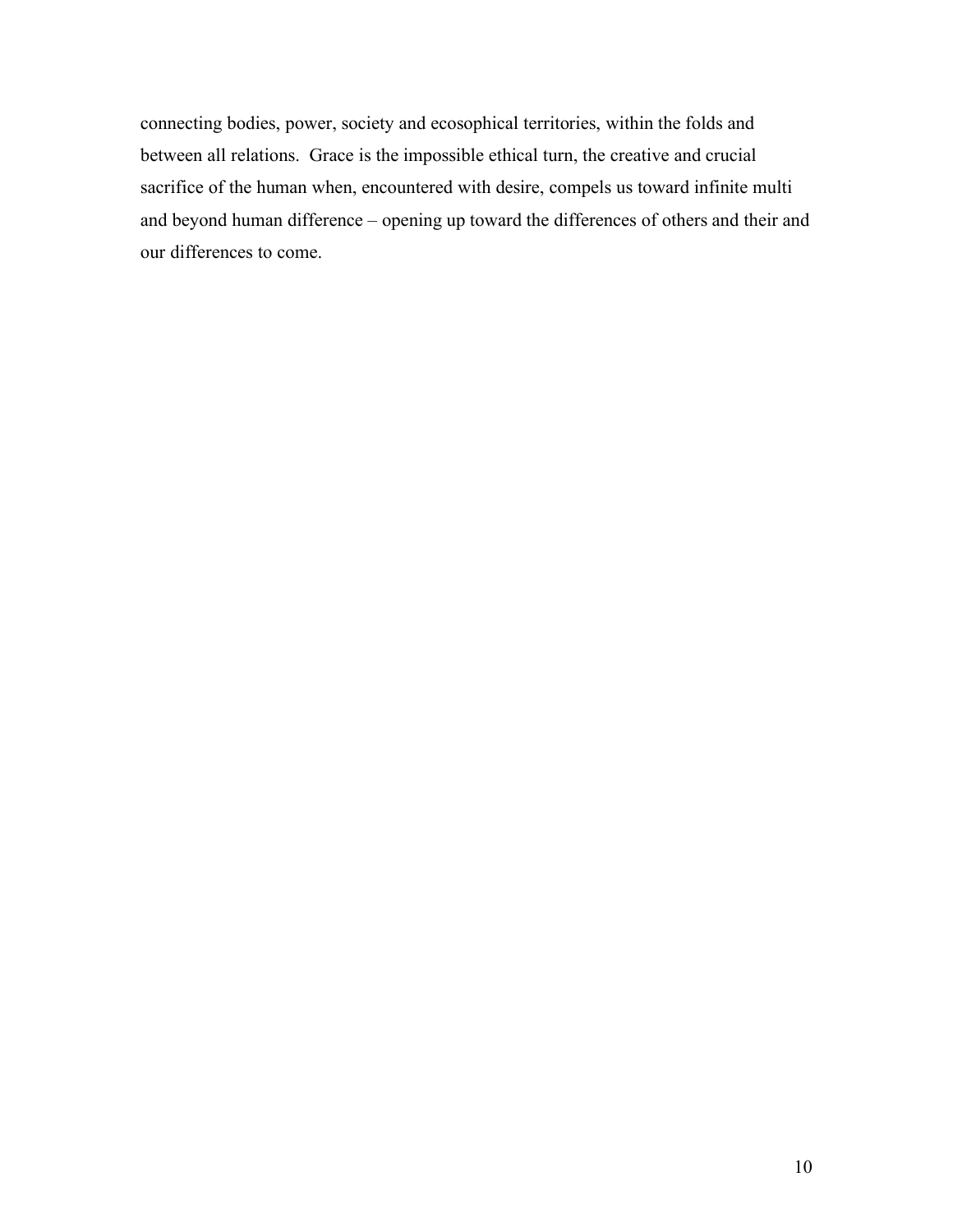## **Selected Bibliography**

Artaud, Antonin. (1988), Selected Writings, trans. Helen Weaver. Berkeley: University of California Press.

Canguilhem, Georges. (1991) 'The death of man, or exhaustion of cogito?', trans. Catherine Porter, in Gary Gutting (ed), The Cambridge Companion to Foucault. Cambridge: Cambridge University Press, 71-91.

Deleuze, Gilles. (1988), Spinoza: Practical Philosophy, trans. Robert Hurley. San Francisco: City Lights Books.

Deleuze, Gilles and Guattari, Fèlix. (1987), A Thousand Plateaus, trans. Brian Massumi. London: Athlone.

Deleuze, Gilles and Guattari, Fèlix. (1996), Anti-Oedipus: Capitalism and Schizophrenia, trans. Robert Hurley, Mark Seem and Helen Lane. Minneapolis: University of Minnesota Press.

Deleuze, Gilles and Guattari, Fèlix. (1999), What is Philosophy? trans. Graham Burchell and Hugh Tomlinson. London and New York: Verso.

Guattari, Fèlix. (1995), Chaosmosis: An Ethico Aesthetic Paradigm, trans. Paul Bains and Julian Pefanis. Sydney: Powerhouse.

Guattari, Fèlix. (1996) Soft Subversions, trans. David L. Sweet and Chet Weiner. New York: Semiotext(e).

Guattari, Felix. (2000), The Three Ecologies, trans. Ian Pindar and Paul Sutton. London: Athlone.